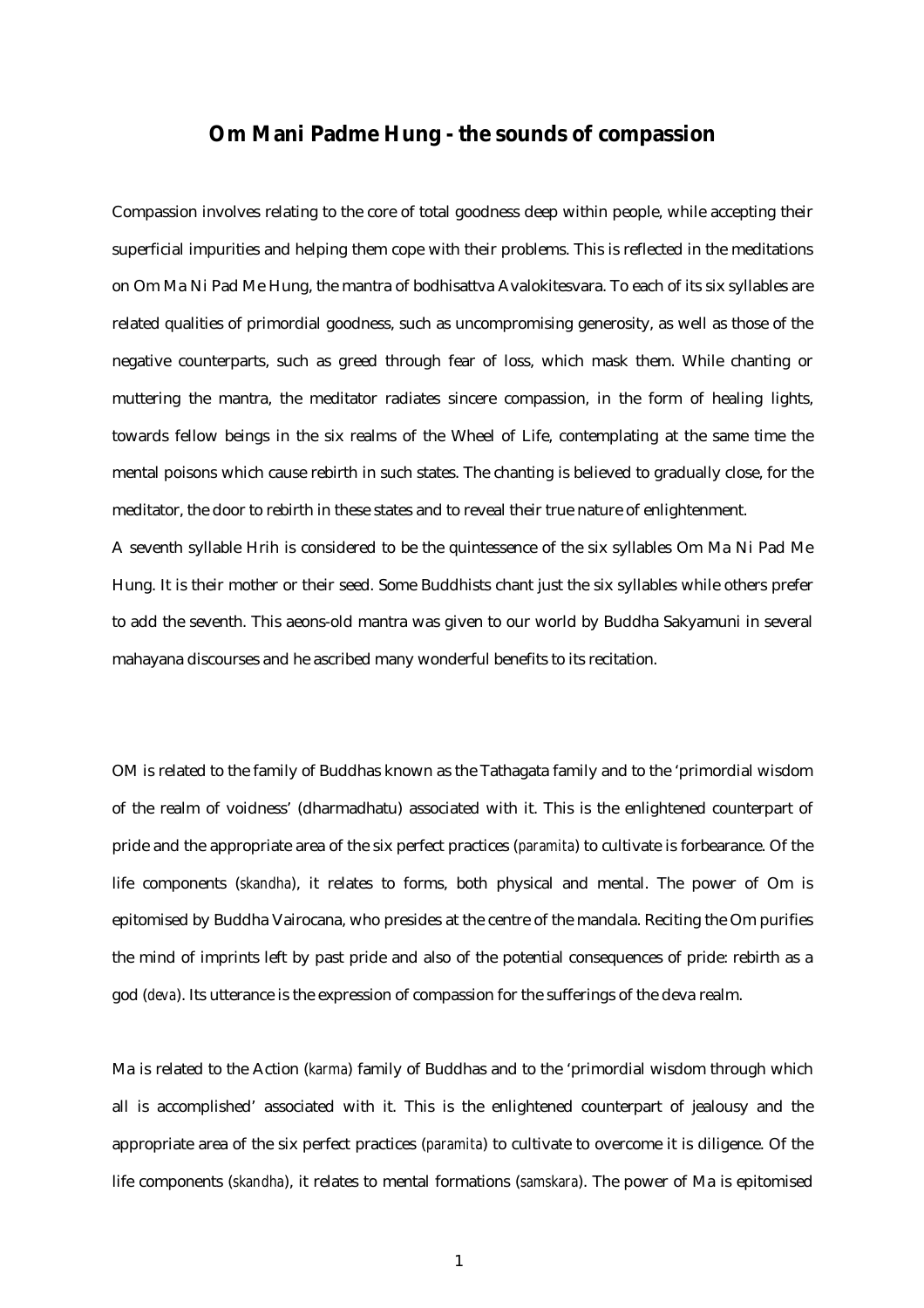by Buddha Amogasiddi, who presides over the northern quarter. Reciting Ma purifies the mind of imprints left by past jealousy and also of its potential consequences: rebirth as a jealous demi-god (*asura*). Its utterance is the expression of compassion for the sufferings of the asura realm.

Ni is related to the jewel (*ratna*) family of Buddhas and to the primordial wisdom of sameness associated with it. This is the enlightened counterpart of desire and attachment and the appropriate area of the six perfect practices to cultivate to overcome it is right conduct. Of the life components, it relates to feelings, both physical and mental. The power of Ni is epitomised by Buddha Ratnasambhava, who presides over the southern quarter. Reciting Ni purifies the mind of imprints left by past clinging and also of its potential consequences: rebirth as a human(*deva*). Its utterance is the expression of compassion for the sufferings found in the human realm.

Pad (pronounced *pay* by Tibetans) is related to the vajra family of Buddhas and to the combined wisdom of relative and ultimate (*prajna-jnana*) associated with it. This is the enlightened counterpart of confusion and the appropriate area of the six perfect practices to be cultivated to overcome it is that of wisdom (*prajnaparamita*). Of the life components, it relates to consciousness. The power of Pad is epitomised by Buddha Aksobya, who presides over the eastern quarter. Reciting Pad purifies the mind of imprints left by past confusion and also of its potential consequences: rebirth as an animal.

Me is related to the lotus family of Buddhas and to the primordial wisdom of discernment associated with it. This is the enlightened counterpart of greed and the appropriate area of the six perfect practices to be cultivated to overcome it is uncompromising generosity. Of the life components, it relates to the cognitive process. The power of Me is epitomised by Buddha Amitabha who presides over the western quarter. Reciting Me purifies the mind of imprints left by past greed and also of its potential consequences: rebirth as a wandering, deprived spirit.

Hung is related to the all the Buddha families combined and to the mirror-like primordial wisdom. This is the enlightened counterpart of anger and the appropriate area of the six perfect practices to be cultivated to overcome it is meditation. It corresponds to the totality of the life components. The